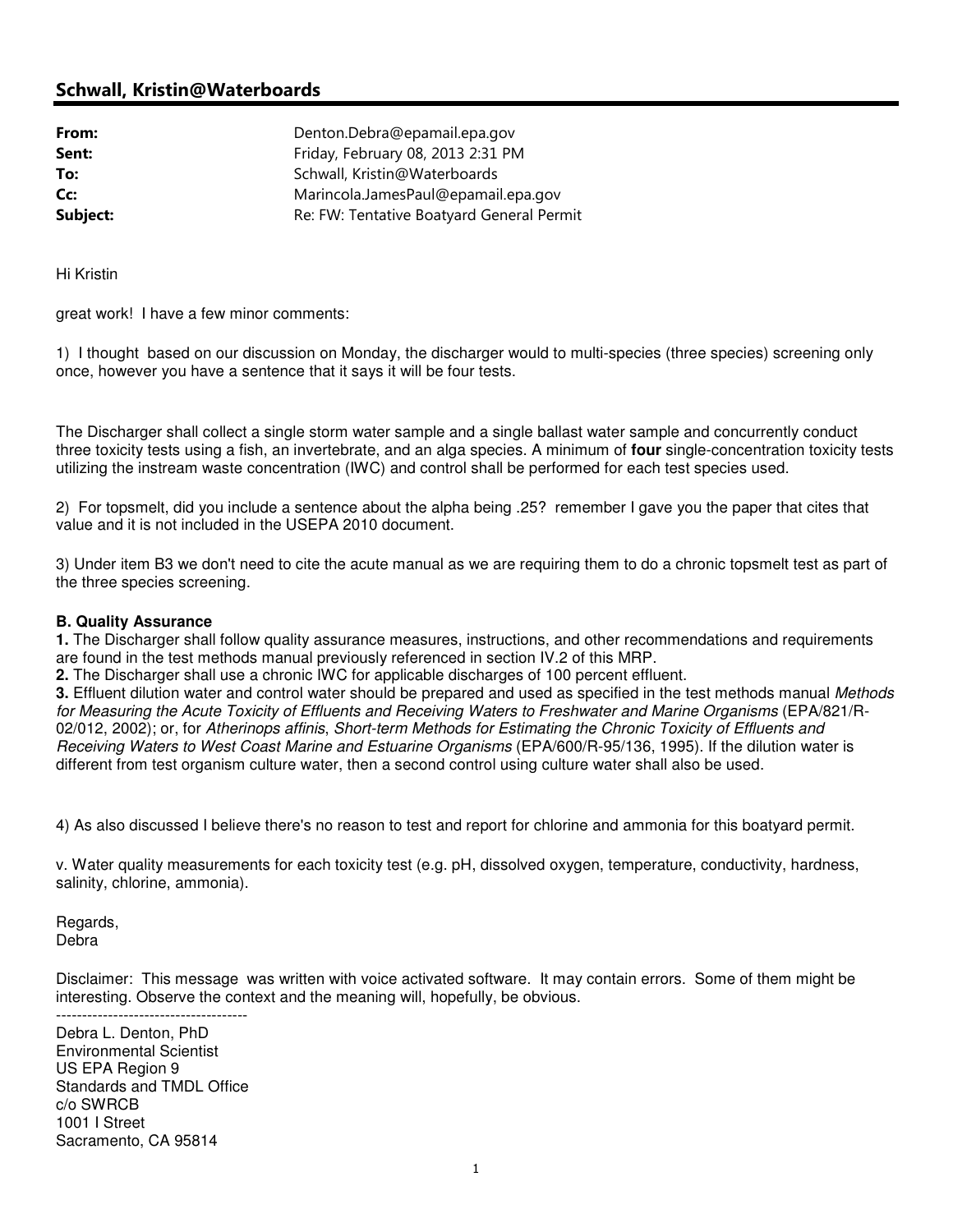## phone (916) 341-5520 fax (916) 341-5896

From: "Schwall, Kristin@Waterboards" <Kristin.Schwall@waterboards.ca.gov> To: JamesPaul Marincola/R9/USEPA/US@EPA, Debra Denton/R9/USEPA/US@EPA<br>Date: 02/08/2013 01:55 PM Date: 02/08/2013 01:55 PM<br>Subject: FW: Tentative Boa FW: Tentative Boatyard General Permit

Here is our tentative boatyard general permit. Kristin

Kristin K. Schwall, P.E. Water Resources Control Engineer California Regional Water Quality Control Board San Diego Region 9174 Sky Park Court, Suite 100 San Diego, CA 92123-4353 Ph: (858) 467-2345 Fax: (858) 571-6972 E-mail: kschwall@waterboards.ca.gov

From: lyris@swrcb18.waterboards.ca.gov [mailto:lyris@swrcb18.waterboards.ca.gov] Sent: Friday, February 08, 2013 1:37 PM To: Schwall, Kristin@Waterboards **Subject: Tentative Boatyard General Permit** 

This is a message from the California Regional Water Quality Control Board, San Diego Region (9).

The California Regional Water Quality Control Board, San Diego Region (San Diego Water Board) is pleased to release for public review and comment Tentative Order No. R9-2013-0026, NPDES Permit No. CAG719001 (Tentative Order). The public hearing on this matter is scheduled for **April 10, 2013** in the **Board Room, San Diego Water Board, 9174 Sky Park Court, Suite 100, San Diego, California**. The item will be heard during a meeting that starts at 9:00 A.M. The deadline for submittal of written comments is **5:00 P.M. on Monday, March 11, 2013**. The Tentative Order, transmittal letter, and public hearing notice are attached.

Please contact me with any questions on this matter.

Kristin K. Schwall, P.E. Water Resources Control Engineer California Regional Water Quality Control Board San Diego Region 9174 Sky Park Court, Suite 100 San Diego, CA 92123-4353 Ph: (858) 467-2345 Fax: (858) 571-6972 E-mail: kschwall@waterboards.ca.gov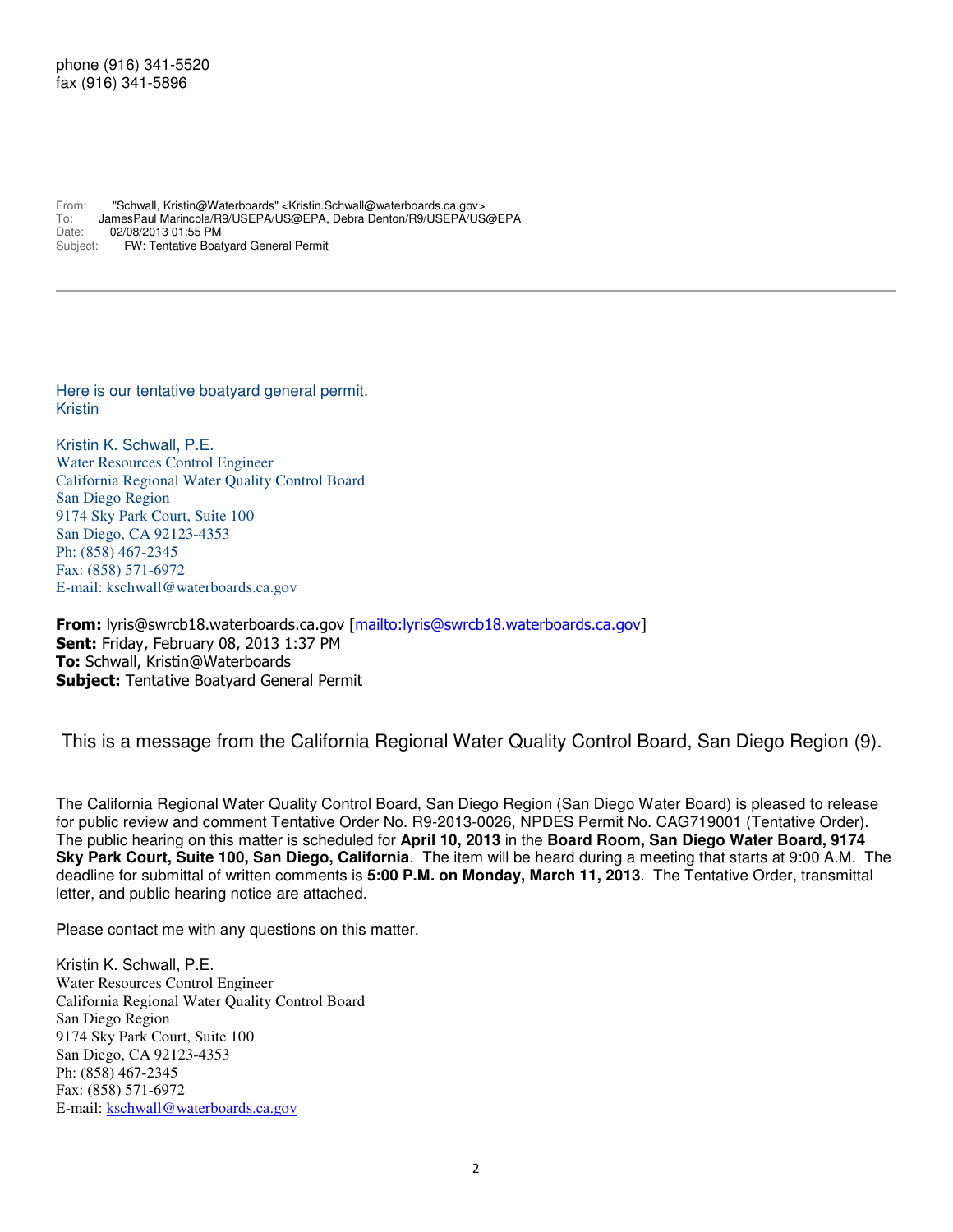---

You are currently subscribed to reg9\_boatyard\_npdes as: kschwall@waterboards.ca.gov.

To unsubscribe click here: <u>leave-440431-</u>

539581.4ce68ddcb82523fd7a5a8cdd8a313df5@swrcb18.waterboards.ca.gov[attachment "Public\_Notice\_website.pdf" deleted by Debra Denton/R9/USEPA/US] [attachment "Tentative Boatyard Permit February 8 2013.pdf" deleted by Debra Denton/R9/USEPA/US] [attachment "Final Transmittal Letter.pdf" deleted by Debra Denton/R9/USEPA/US]